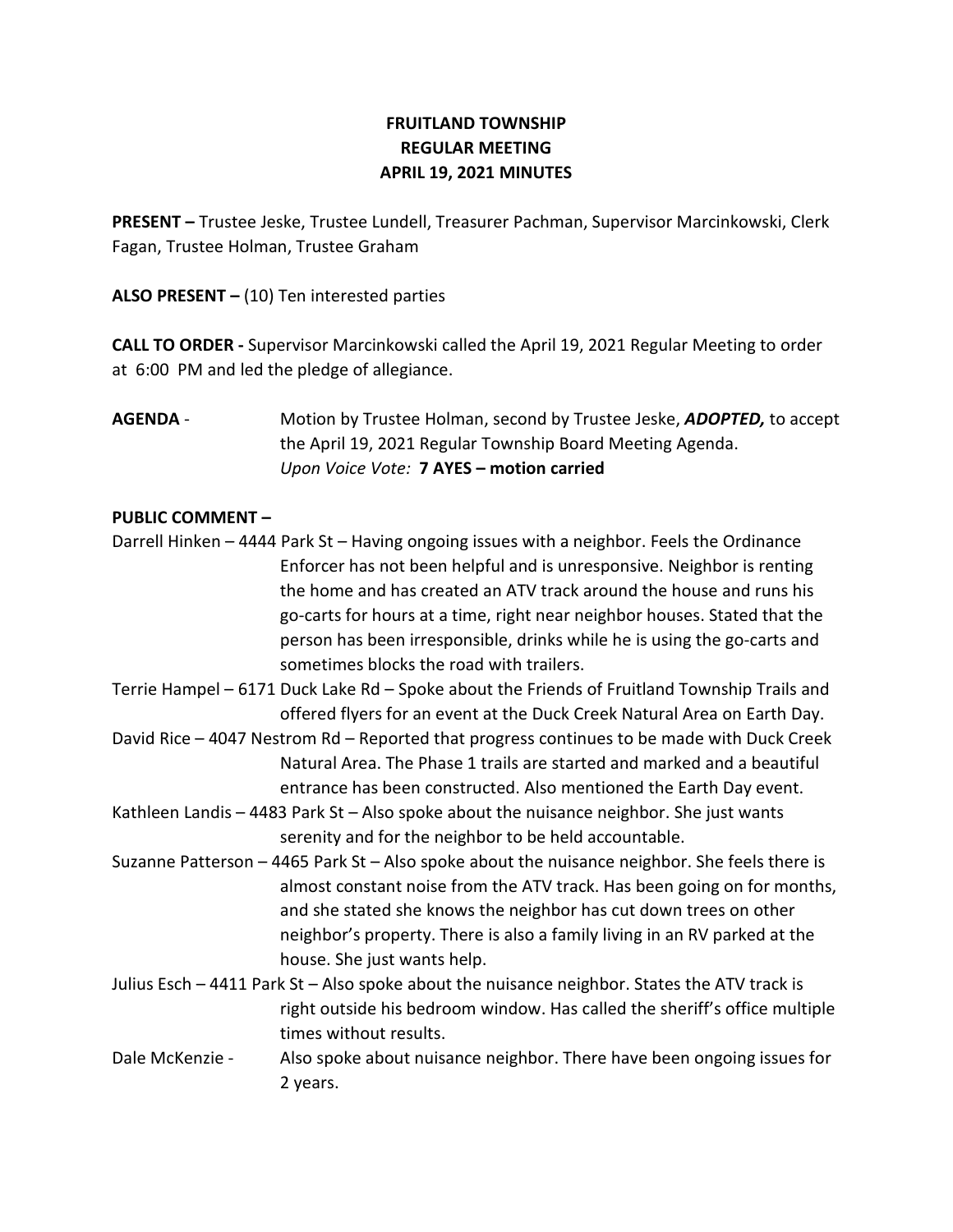Cindy Lentz – 4475 Park St – Also having trouble with the neighbor. Mentioned a dumpster next to neighbor's house. Neighbor has been aggressive and she is afraid to even have her grandchild out in the yard.

ANNOUNCEMENTS/COMMUNICATIONS – Supervisor Marcinkowski shared a letter from Mr. James Bird at 1443 Duck Lake Rd regarding a property line dispute with a neighbor. He also shared a letter from FEMA stating that flood maps are being redone and we may need to update ordinances later this year. He then shared an email from Dave Rice concerning the progress with the Duck Creek Natural Area with a picture of the new entrance, as well as an email reporting an incident with WLFA and one of their trucks that was damaged in an accident. The repairs will be covered by insurance.

## UNFINISHED BUSINESS –

1. Technology – phone system, website, email upgrades – Supervisor Marcinkowski is still obtaining bids to upgrade the phone system. Clerk Fagan reported that the email migration is in process and the major changes will take place May  $5<sup>th</sup>$  and  $6<sup>th</sup>$ . The Board also discussed possibly looking into a new technology company for our website and e-news.

#### NEW BUSINESS –

a. Duck Creek Natural Area/Non-Motorized Trail Plan for the Township – Bob Ford and Pete Bosheff joined the meeting via Zoom and gave a presentation on how their company could be helpful with the planning/creation of the Duck Creek Natural Area. They are park and landscape architects that also help with DNR grants and other planning.

# b. Ecology Station Rates and letters –

Motion by Trustee Jeske, second by Trustee Holman, ADOPTED, to approve Ecology Station 2021 rate changes and approve Supervisor Marcinkowski to send the letters to landowners around the Ecology Station.

Roll Call Vote: Trustee Holman AYE, Trustee Jeske AYE, Trustee Lundell AYE, Treasurer Pachman AYE, Trustee Graham AYE, Clerk Fagan AYE, Supervisor Marcinkowski AYE – motion carried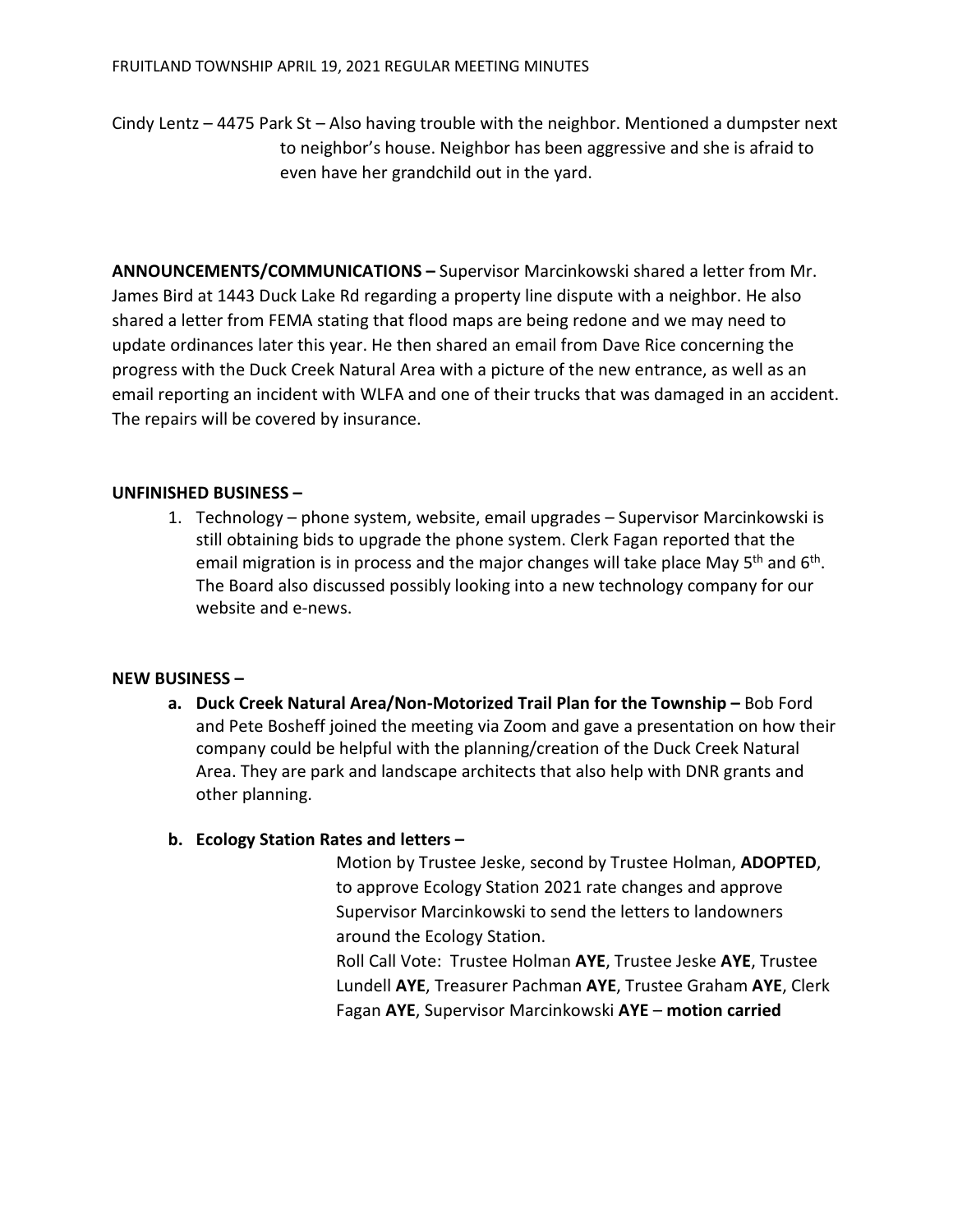## c. March Treasurer Reports –

Motion by Trustee Holman, second by Clerk Fagan, ADOPTED, to approve March Treasurer reports.

Roll Call Vote: Trustee Holman AYE, Trustee Jeske AYE, Trustee Lundell AYE, Treasurer Pachman AYE, Trustee Graham AYE, Clerk Fagan AYE, Supervisor Marcinkowski AYE – motion carried

# d. March Clerk Reports – Check disbursement; Revenues \$260,607.89; Expenditures: (101) General Fund \$18,035.58; (130) Public Works \$159.31

Motion by Trustee Jeske, second by Clerk Fagan, ADOPTED, to approve March Clerk Reports Roll Call Vote: Trustee Holman AYE, Trustee Jeske AYE, Trustee Lundell AYE, Treasurer Pachman AYE, Trustee Graham AYE, Clerk Fagan AYE, Supervisor Marcinkowski AYE – motion carried

e. Minutes – March 8 Work Session, March 15 Regular Board Meeting, and March 31 Special Board Meeting –

> Motion by Trustee Holman, second by Trustee Lundell, ADOPTED, to approve March meeting minutes. Upon Voice Vote: 7 AYES – motion carried

f. Hall Use Request – A resident is requesting special consideration to be allowed to use the township hall for her upcoming wedding. Due to COVID-19 she has had trouble securing a location. The Board discussed possible issues and things to look into (insurance, a written contract, checking with the Attorney and checking into what other townships are doing). The Board decided to take no action at this time pending further information, but will allow Supervisor Marcinkowski to tell the resident that it is likely to be approved pending the further information and a formal vote will occur at the next meeting.

BOARD COMMENTS/DISCUSSION – Trustee Graham reported that she spoke to 1-2-3 Net and they do not have any current or future plans to extend their service past Whitehall Rd. Supervisor Marcinkowksi shared a letter from the White Lake Senior Center asking for letters of support. He also shared that improvements for Scenic Road End are being explored including adding a light pole, and security cameras. The Steelheader's Association is working on getting sand on the ramp cleared off and repairing the dock. He also stated the scoreboard at the Nestrom Park Ball Field is no long working and he is exploring sponsorships to get a new scoreboard. Trustee Graham suggested Walmart and Weesies. Clerk Fagan stated that the